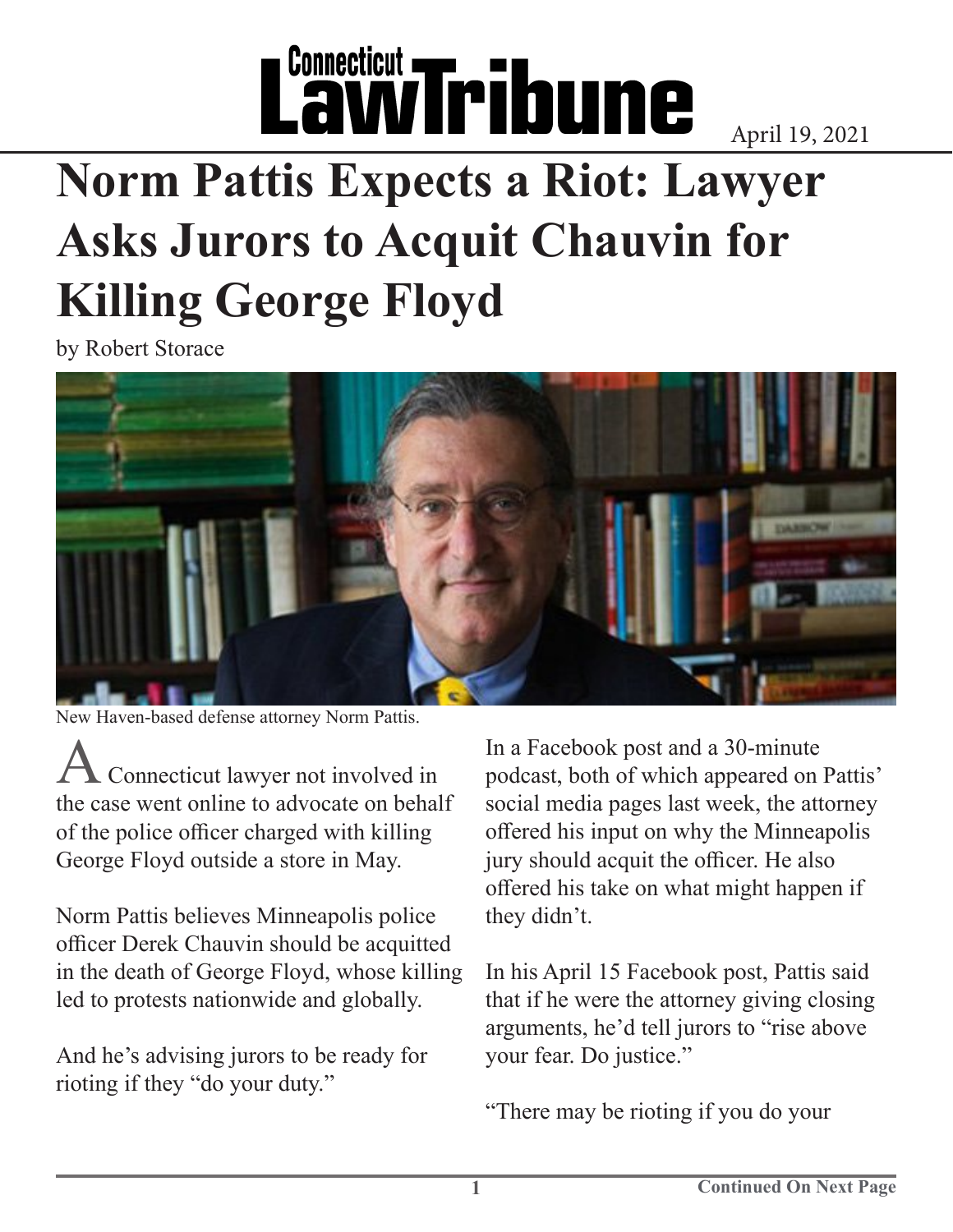

duty," Pattis wrote. "I fear you will compromise on your oath out of fear. Do not compromise. Rise above your fear. Do justice. Long after the smoke clears, America will regain her footing. The pandemic will pass. Hysteria is a mad energy we cannot sustain."

Pattis, whose social media posts have caused ire with some in the legal profession in the past for its take on race and privilege, continued on his Facebook post to say that "Derek Chauvin is not a murderer. He is not a racist. He is your servant, pressed into hard places to deal with impossibly difficult situations. Abandon Mr. Chauvin now, and you abandon the community to a reign of terror, real terror, the likes of which you saw last summer." He closed his post writing: "Be honest. Do your duty. Follow the law. Vote not guilty."

In his April 16 podcast titled "A closing argument

There may be<br>rioting if you do your<br>duty," Pattis wrote. "I *<u>A</u>* There may be **rioting if you do your fear you will compromise on your oath out of fear. Do not compromise. Rise above your fear. Do justice. Long after the smoke clears, America will regain her footing. The pandemic will pass. Hysteria is a mad energy we cannot sustain.**"

for Derek Chauvin," Pattis deplored what he saw as media hype and misinformation about the case; said Chauvin did what he was trained to do; said Chauvin's police superiors "threw Chauvin under the bus" during the trial; and said Floyd should have followed police orders.

Closing arguments in the case of Chauvin, who is charged with seconddegree murder, third-degree murder and second-degree manslaughter, began April 19.

In his podcast, Pattis, who has represented such high-profile individuals as right-wing radio host Alex Jones in his defamation battle with Sandy Hook family members and the late Fotis Dulos, charged in the disappearance of his wife Jennifer, said the Chauvin trial was the most significant criminal trial in the United States since John Adams' defense of British soldiers in the 1770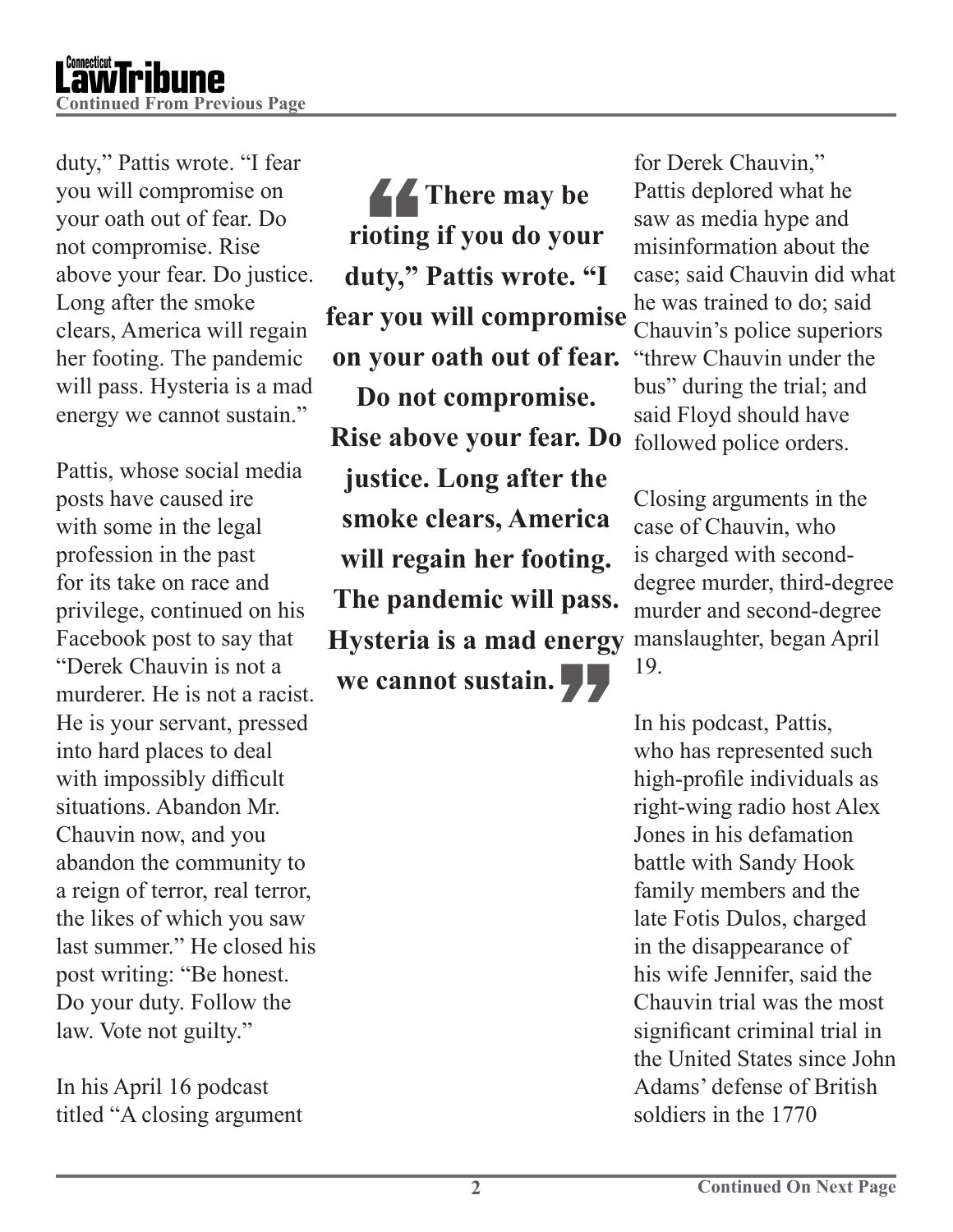

In his April 15 Facebook post, Pattis said that if he were the attorney giving closing arguments, he'd tell jurors to "rise above your fear. Do justice."

## Boston Massacre trial.

Expanding on his Facebook post, Pattis said on his podcast, "This was not the case of a black man randomly selected by a white officer."

The attorney repeatedly said "the whole world is watching" what the jurors do in the case, which he said has nothing to do with race.

"This isn't a case about race," Pattis said. "This isn't a case about showing reckoning. This isn't a case about social justice. This isn't a case about reforming police. This is an ordinary case about what happens when the man you call in response to a 911 call arrives and uses his best

judgment. … Derek Chauvin did not make perfect decisions, but he made defensible decisions."

Pattis tried to make the case during his podcast that Floyd resisted arrest and was acting incoherently and that officers did what they were trained to do when they subdued him on May 25, 2020. Floyd was wanted for allegedly passing counterfeit money.

"Here was a man who was behaving in ways that did not make sense," Pattis said. "Mr. Floyd had an obligation to comply with their orders, to show us your hands and put them on the wheel."

While Pattis noted that the 9-plus minutes of video showing Chauvin's knee on Floyd's neck got a lot of play, he said the entire 45-minute video didn't, and should have.

"You never saw that on the national news. Every effort to talk to him was met with an hysterical response," the attorney said.

Pattis raised the issue of whether Chauvin should have "turned him on his side" when Floyd was gasping for air. "Maybe, maybe," he said. "But there is no evidence that would have kept him alive, because there is no evidence that neck compression killed him."